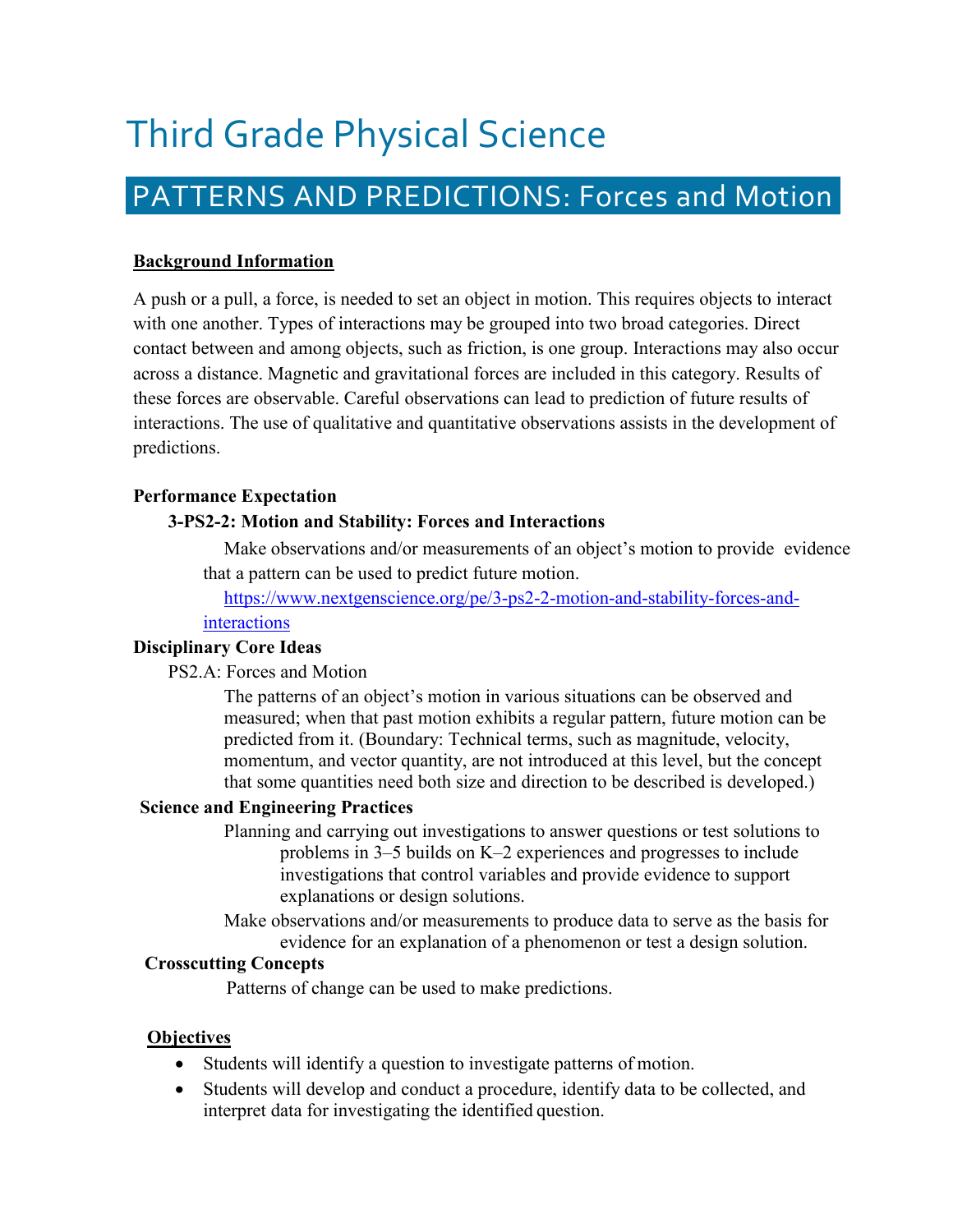- Students will collect qualitative and quantitative data.
- Students will use evidence to support prediction of future motion.

# **Advanced Preparation**

- Determine what materials will be available for investigation.
- Determine how materials will be arranged for student use.
- Determine if additional materials will be available for the second part of the investigation, such as more/multiple sizes of marbles.

.

• Determine what formats and materials are available for presentations

# **Materials**

- *Ruler/Tape Measure*
- *3 Tennis Balls*
- *Washers*
- *String/Yarn Marble Runs*
- *Car Tracks*
- *Bowl*
- *Items that roll, such as marbles, multiple sizes of ball bearings, ping pong balls*
- *Chart Paper*
- *Art Supplies, such as markers, coloring materials*
- *Presentation Materials*
- *Ping Pong Balls and Other Objects that Roll (Optional)*

# **Suggested Implementation**

Groups of 2-4 are suggested. You may wish to ask the class a question such as, "*What is needed for something to move?"* (Note: Students would have been introduced to forces in Kindergarten.)

Share with the class that they are going to observe how objects behave when forces are applied to the objects. Introduce each of the stations and materials to the group. Stations such as the following may be included:

- *One tennis ball: Tennis ball stays in contact with the floor.*
- *Two tennis balls: Tennis balls stay in contact with the floor.*
- *A string and washer suspended from a dowel/ruler: (Students may bring up the idea of a swing.)*
- *A bowl with a marble in it*
- *Car tracks with a car*
- *Marble run stations: Separate pieces into multiple stations*

At each station, students should explore how the materials move and interact with one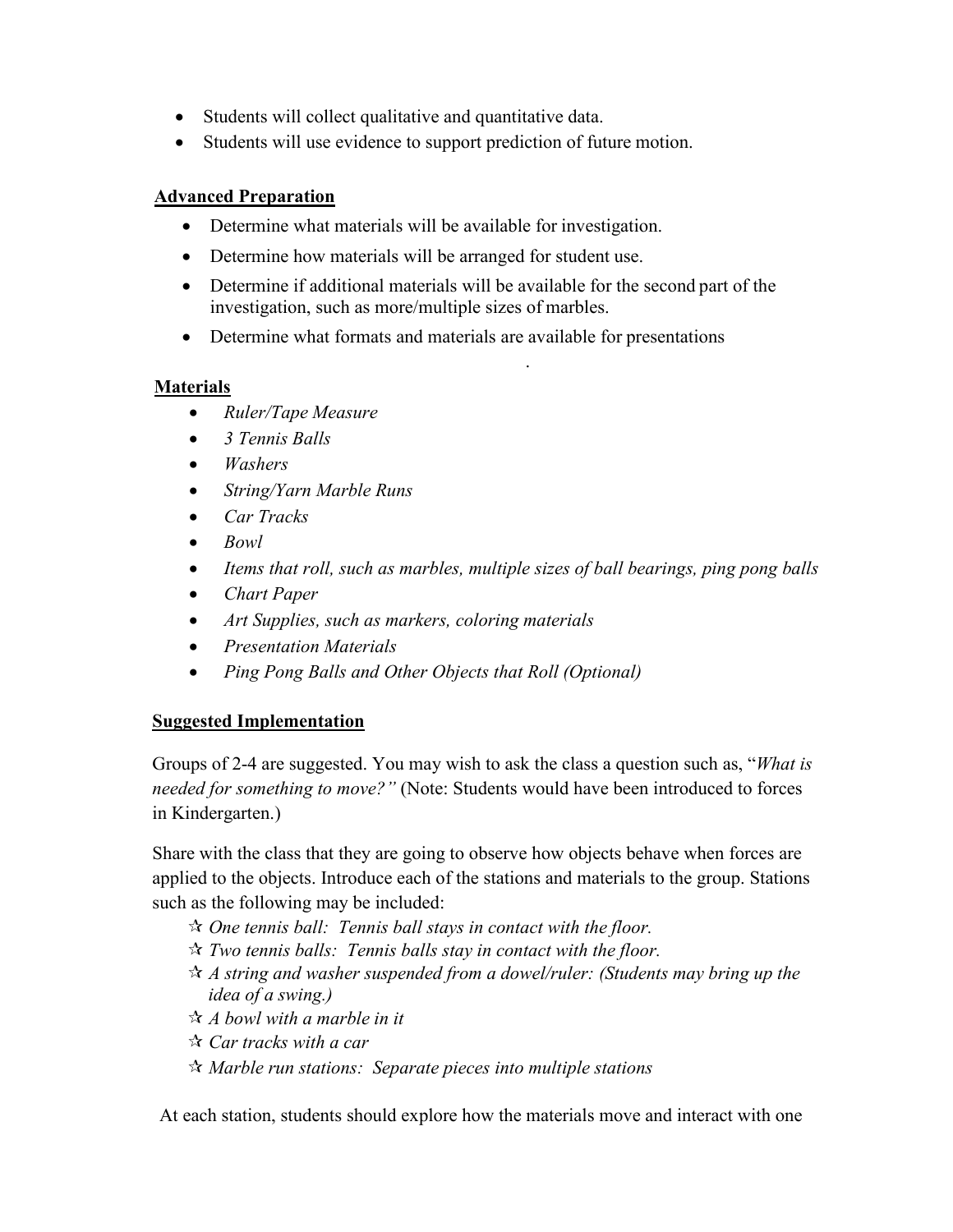another, as well as what they wonder about these interactions. Recording of observations and questions occurs as exploration happens. Divide students into groups and the stations at which they will begin. Provide plenty of time for groups to explore prior to having groups switch to new stations. Groups should visit multiple stations as this will provide more details and ideas for further investigation. When completed, have students return to their seats.

Host a discuss regarding the results of each station. It may be helpful to record notes and drawings during the discussion for all to see. There are multiple methods for this discussion. The objectives of the discussion are examining data, identification/development of potential investigable questions, and the connection between the use of patterns to develop predictions of future motion. Based on your advanced decision regarding additional materials, share what will be available for student use. Once this has been completed for each station, assign groups to a station, and allow ample time for investigation. Each group identifies a problem/question to be investigated, develops a method for investigation, and completes the investigation.

Based on your prior decision regarding the sharing of findings, groups should organize how they will share results and predictions of future motion. Student groups will then share their findings and predictions.

# **Debrief**

- What patterns did you observe at the various stations?
- How do you think (fill in the blank) would move if you (fill in the blank)?
- What evidence do you have to support your prediction(s)?
- How does this evidence support your predictions?
- Why would it be helpful to observe motion patterns and make predictions about future motion of objects?
- What is an example?

# **Resources:**

<http://www.physicsclassroom.com/Class/newtlaws/u2l2a.cfm#category>

Suggested books from [http://www.kbs.msu.edu/wp-content/uploads/2017/02/NGSS-](http://www.kbs.msu.edu/wp-content/uploads/2017/02/NGSS-Interactive-Read-Alouds.pdf)[Interactive-Read-Alouds.pdf](http://www.kbs.msu.edu/wp-content/uploads/2017/02/NGSS-Interactive-Read-Alouds.pdf)

- Tompert, A. (1996). *Just a little bit.* When an elephant and a mouse try to play on a seesaw, they need help from a vast number of animal friends to balance the scales.
- Walsh, E. (2010). *Balancing act.* Two mice make a teeter-totter. They're balancing just fine, but then along comes a frog. Can they make room for one more friend on their teeter-totter? What about two? What about more? But then a big bird comes along and wants to play too.